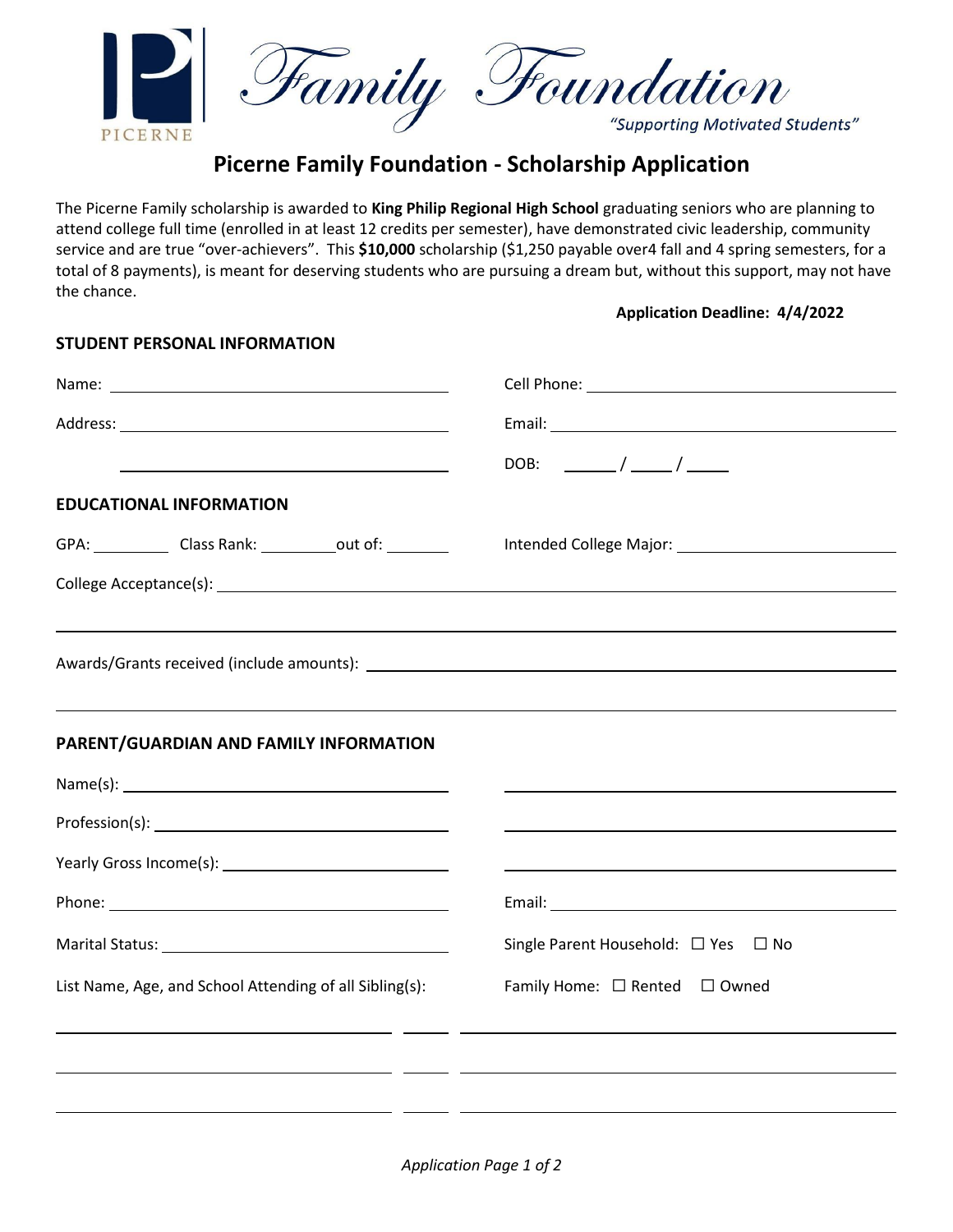| Family                                                                                                                                                     | <b>Houndation</b>                                                                                                                                                                                                              |  |
|------------------------------------------------------------------------------------------------------------------------------------------------------------|--------------------------------------------------------------------------------------------------------------------------------------------------------------------------------------------------------------------------------|--|
| PICERNE                                                                                                                                                    |                                                                                                                                                                                                                                |  |
| STATEMENT OF FINANCIAL NEED - 2022-2023 Academic School Year                                                                                               |                                                                                                                                                                                                                                |  |
|                                                                                                                                                            | Student's Yearly Income Earned From Work:                                                                                                                                                                                      |  |
|                                                                                                                                                            |                                                                                                                                                                                                                                |  |
| <b>First Choice School Expected Yearly Expenses</b>                                                                                                        | <b>First Choice School Current Available Funds Per Year</b>                                                                                                                                                                    |  |
|                                                                                                                                                            |                                                                                                                                                                                                                                |  |
|                                                                                                                                                            |                                                                                                                                                                                                                                |  |
|                                                                                                                                                            |                                                                                                                                                                                                                                |  |
|                                                                                                                                                            | Loans: Note: Note: Note: Note: Note: Note: Note: Note: Note: Note: Note: Note: Note: Note: Note: Note: Note: Note: Note: Note: Note: Note: Note: Note: Note: Note: Note: Note: Note: Note: Note: Note: Note: Note: Note: Note: |  |
|                                                                                                                                                            |                                                                                                                                                                                                                                |  |
| (To calculate Expected Need, subtract Current Available Funds Total from Expected Yearly Expenses Total)                                                   |                                                                                                                                                                                                                                |  |
| <b>Second Choice School Expected Yearly Expenses</b>                                                                                                       | Second Choice School Current Available Funds Per Year                                                                                                                                                                          |  |
|                                                                                                                                                            |                                                                                                                                                                                                                                |  |
|                                                                                                                                                            |                                                                                                                                                                                                                                |  |
|                                                                                                                                                            |                                                                                                                                                                                                                                |  |
|                                                                                                                                                            | Loans: Note: Note: Note: Note: Note: Note: Note: Note: Note: Note: Note: Note: Note: Note: Note: Note: Note: Note: Note: Note: Note: Note: Note: Note: Note: Note: Note: Note: Note: Note: Note: Note: Note: Note: Note: Note: |  |
|                                                                                                                                                            |                                                                                                                                                                                                                                |  |
| Second Choice School Expected Need: __________<br>(To calculate Expected Need, subtract Current Available Funds Total from Expected Yearly Expenses Total) |                                                                                                                                                                                                                                |  |

**APPLICATION ATTACHMENT CHECKLIST** (only complete application packets will be considered):

- □ Completed two-page application
- □ High School Transcript
- □ College Acceptance Letter(s)
- □ FAFSA (**all pages**, including Expected Family Contribution)
- □ Resume, including but not limited to; community service, sports, extra-curricular activities, work experience
- □ Two completed Short Essays, 300-350 words each: 1. Describe a time when you witnessed someone else in need, and how you responded. What did you learn from the experience?

2. What life experiences have shaped who you are today and what challenges have you overcome?

□ Letters of Recommendation (if available)